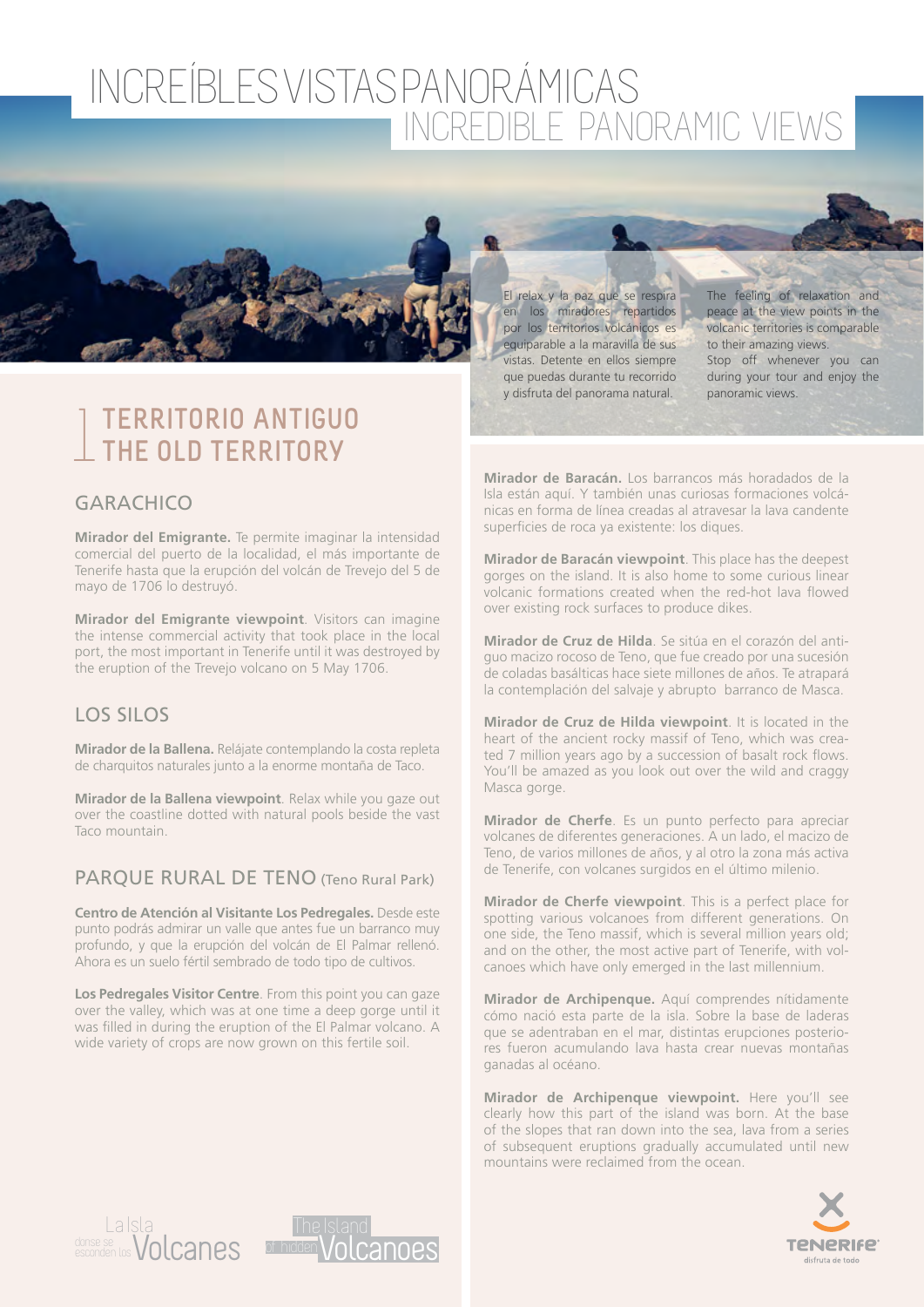# 2**LOS DOS VALLES THE TWO VALLEYS**

En tu recorrido por este territorio no dejes de visitar alguno de los miradores que te encontrarás por el camino.

On your tour of the area, make sure you stop off at one of the viewpoints you'll find along your route.

#### LA OROTAVA

**Mirador de Humboltd**. Aquí fue donde Alexander Von Humboldt se encantó con Tenerife. Es un lugar perfecto para comprobar los efectos que el derrumbe de parte de la isla provocó para dar lugar al frondoso Valle de La Orotava.

**Mirador de Humboldt viewpoint.** This was where Alexander Von Humboldt fell in love with Tenerife. It is the perfect place to see graphic evidence of the effect of the collapse of part of the island, which produced the lush valley of La Orotava.

### LOS REALEJOS

**Mirador de El Lance.** Ofrece, desde una perspectiva diferente, otra estampa del frondoso Valle de La Orotava. Aquí se levanta una enorme figura de bronce que representa al Mencey Bentor, el rey guanche que se lanzó al vacío antes de someterse al conquistador español cuando ya todo estaba perdido.

**Mirador de El Lance viewpoint**. It offers another view of the lush valley of La Orotava from a different viewpoint. This is the site of a vast bronze figure depicting the Mencey Bentor, the Guanche king who -when everything was lostthrew himself into the void after surrendering to the Spanish conquistador.

#### PARQUE NATURAL DE LA CORONA FORESTAL Corona Forestal Nature Reserve

**Mirador Rosa de Piedra**. Encuentras una auténtica rosa de piedra, con sus pétalos perfectamente alineados. ¿Cómo se creó? La colada de lava basáltica en forma de columnas que recorría el cauce del barranco se fue removiendo lentamente sobre ella misma como una hélice para, al enfriarse, ofrecer el aspecto actual de una rosa.

**Mirador Rosa de Piedra viewpoint**. Here you'll find a genuine stone rose with its petals all perfectly arranged. How was it created? The flow of columnar basalt lava ran along the bottom of the gorge, swirling gently like a propeller on its way, and solidified when cool into the rose shape we see today.

**Mirador de La Crucita**. Las mejores vistas de lo que queda del antiguo y gigante edificio volcánico de Cho Marcial se aprecian desde este mirador. Su inmensa estructura se deslizó hacia el mar, y la caldera de Pedro Gil recuerda que lo que una vez fue.

**Mirador La Crucita viewpoint**. This viewpoint offers some of the best sights of what remains of the ancient and gigantic volcanic edifice of Cho Marcial. This immense structure slid down into the sea, and the cauldron of Pedro Gil is a reminder of what once was.

#### PARQUE NACIONAL DEL TEIDE Teide National Park

**Mirador Montaña Guamazo** A 2.000 metros de altitud se alza este cráter de 33.000 años de edad. Alrededor se eleva el edificio Cañadas, o los restos que quedan de él, porque antes de derrumbarse alcanzaba unos 4.000 metros de altura.

**Mirador Montaña Guamazo viewpoint**. This crater has an age of 33,000 years and a height of 2000 metres. All around stands the Cañadas edifice, or at least what remains of it, which stood at a height of around 4,000 metres before its collapse.

**Mirador del Valle.** Se formó en uno de los deslizamientos que colapsaron el antiguo edifico Cañadas. Posteriormente, un nuevo ciclo de erupciones comenzó a rellenar el hueco, en una de las más llamativas muestras del continuo proceso de construcción y destrucción que conforma la isla.

**Mirador del Valle viewpoint**. It was formed in one of the landslides that demolished the old Cañadas edifice. Subsequently, a new cycle of eruptions began to fill in the hole, in one of the most impressive visual examples of the continual process of construction and destruction that has gone into shaping the island.

## GÜÍMAR

**Mirador de Chivisaya** (Paisaje Protegido de Siete Lomas). Escenario de grandes convulsiones geológicas, desde aquí percibes claramente cómo estructuras de más de 2.000 metros de altura se vinieron abajo. Y cómo sobre el material vertido se acomodan los cultivos de la zona: uva, castaña, papa…

**Mirador de Chivisaya viewpoint** (Siete Lomas Protected Landscape). The scene of major geological convulsions, from here you can clearly see how structures towering over 2000 metres in height came crashing down, and how crops are now grown on the volcanic matter throughout the area, including grapes, chestnuts, potatoes…





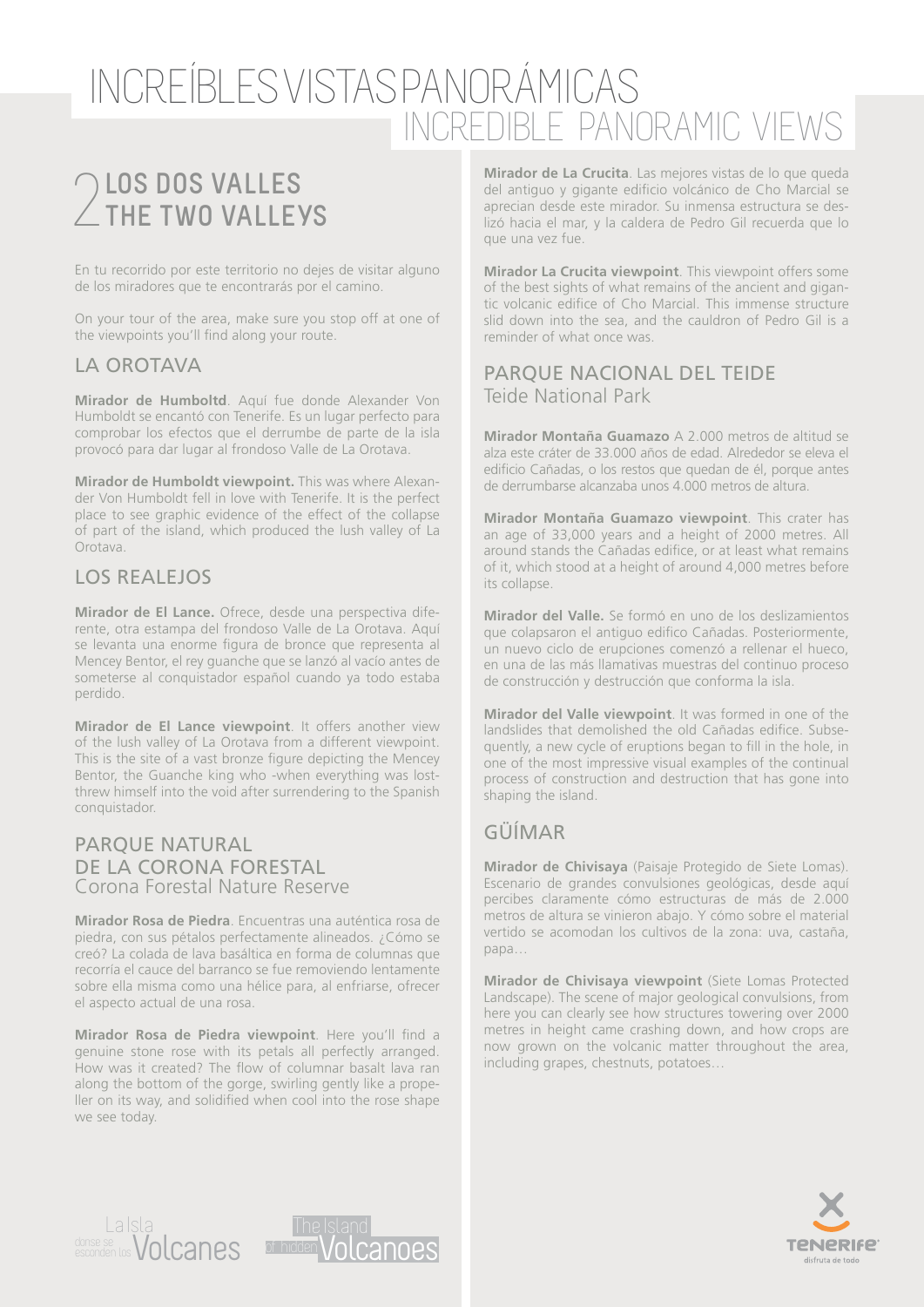# 3**VOLCANES LEGENDARIOS LEGENDARY VOLCANOES**

Los miradores son siempre lugares de referencia en la visita a los territorios. Te aportan una visión general del paisaje y te ayudan a entender mejor los procesos volcánicos que los formaron. También son lugares magníficos para relajarte con sus impresionantes vistas.

Viewpoints are always key locations when visiting places. They provide a general overview of the landscape and give a greater insight into the volcanic processes that formed them. They also make the perfect place to relax against a spectacular backdrop.

#### PARQUE NATURAL DE LA CORONA FORESTAL Corona Forestal Nature Reserve

**Mirador de La Crucita.** Ofrece una posición privilegiada para imaginar cómo hace 300 años la Caldera de Pedro Gil retumbó al entrar en erupción. La lava se llevó por delante todo lo que encontró, como casas y cultivos.

**Mirador La Crucita viewpoint** . This is an outstanding place from which to recreate in your imagination the thundering of the Caldera de Pedro Gil cauldron before its eruption 300 years ago. The lava swept away everything in its path, including houses and crops.

#### PARQUE NACIONAL DEL TEIDE Teide National Park

**Mirador de los Volcanes**. Cuatro volcanes y cuatro erupciones. A finales de 1704 y principios de 1705 los volcanes de Siete Fuentes, Fasnia, Arafo y Garachico entraron en actividad en un intervalo de seis meses. Los lugareños no lo podían creer. Pensaron que era cosa del diablo, y llamaron a 1704 el año de los terremotos.

**Mirador de los Volcanes viewpoint**. Four volcanoes and four eruptions. At the end of 1704 and early 1705 the volcanoes of Siete Fuentes, Fasnia, Arafo and Garachico all became active within a period of six months. The locals could not believe it, and thought it was the work of the devil. The year 1704 came to be known as the year of the earthquakes.

**Mirador de Ucanca**. Los navegantes medievales se referían a Tenerife como la "Isla del Infierno", por la imagen enigmática que ofrecía El Teide. Aunque poco a poco científicos y naturalistas fueron desentrañando sus secretos, la sensación de misterio de entonces no se ha desvanecido. Es lo que percibe el observador que contempla la visión que ofrece este mirador.

**Mirador de Ucanca viewpoint**. The mediaeval navigators referred to Tenerife as "Hell's Island", because of the enigmatic image offered by the Teide. Although scientists and naturalists have gradually unravelled some of its secrets, the sensation of mystery has endured since that time. That's the impression of observers who contemplate the volcano from this viewpoint.

**Mirador de las Narices del Teide**. En 1798 el Volcán de Chahorra entró en erupción y no paró hasta 100 días después. Fue el principio del fin de la oscuridad y superstición, que dio paso al conocimiento científico a partir de los múltiples viajes y expediciones que se organizaron a su cima. Una parada aquí permite conocer más de cerca los excepcionales valores naturales que alberga este entorno.

**Mirador de las Narices del Teide viewpoint**. In 1798 the Chahorra volcano began erupting and did not cease until 100 days later. This marked the beginning of the end of the climate of darkness and superstition, which was soon to be replaced by scientific knowledge deriving from the numerous excursions and expeditions sent to explore to its summit. A stop here is a chance to discover in greater detail the exceptional natural attractions to be seen in this site.

## SANTIAGO DEL TEIDE

**Mirador de Los Poleos.** La perspectiva que se te ofrece es la de la dorsal noroeste de la isla, en la que han tenido lugar la mayoría de las erupciones recientes. Alguna incluso fue contemplada por Cristóbal Colón a su paso por las islas antes de partir rumbo a América. Este es el escenario más probable para un nuevo episodio volcánico futuro.

**Mirador de Los Poleos viewpoint**. The view from here is of the northwest ridge of the island, the site of most of the recent eruptions. Some of these were even seen by Christopher Columbus on his way through the islands before he set sail for America. This is the most likely site of a new volcanic episode in the future.

## EL TANQUE

**Mirador de Garachico.** 11 días después de que una lengua de lava sepultara el puerto de Garachico, un segundo derrame se canalizó por el acantilado y se encargó de acabar con buena parte del pueblo. A partir de este momento, la importante exportación por vía marítima pasó al Puerto de la Cruz y al de Santa Cruz de Tenerife.

**Mirador de Garachico viewpoint**. Eleven days after a tongue of lava buried the port of Garachico, as second flow was channelled down the cliff and destroyed a large part of the town. From that point on, the flourishing seaborne export industry was transferred to the ports of Puerto de la Cruz and Santa Cruz de Tenerife.





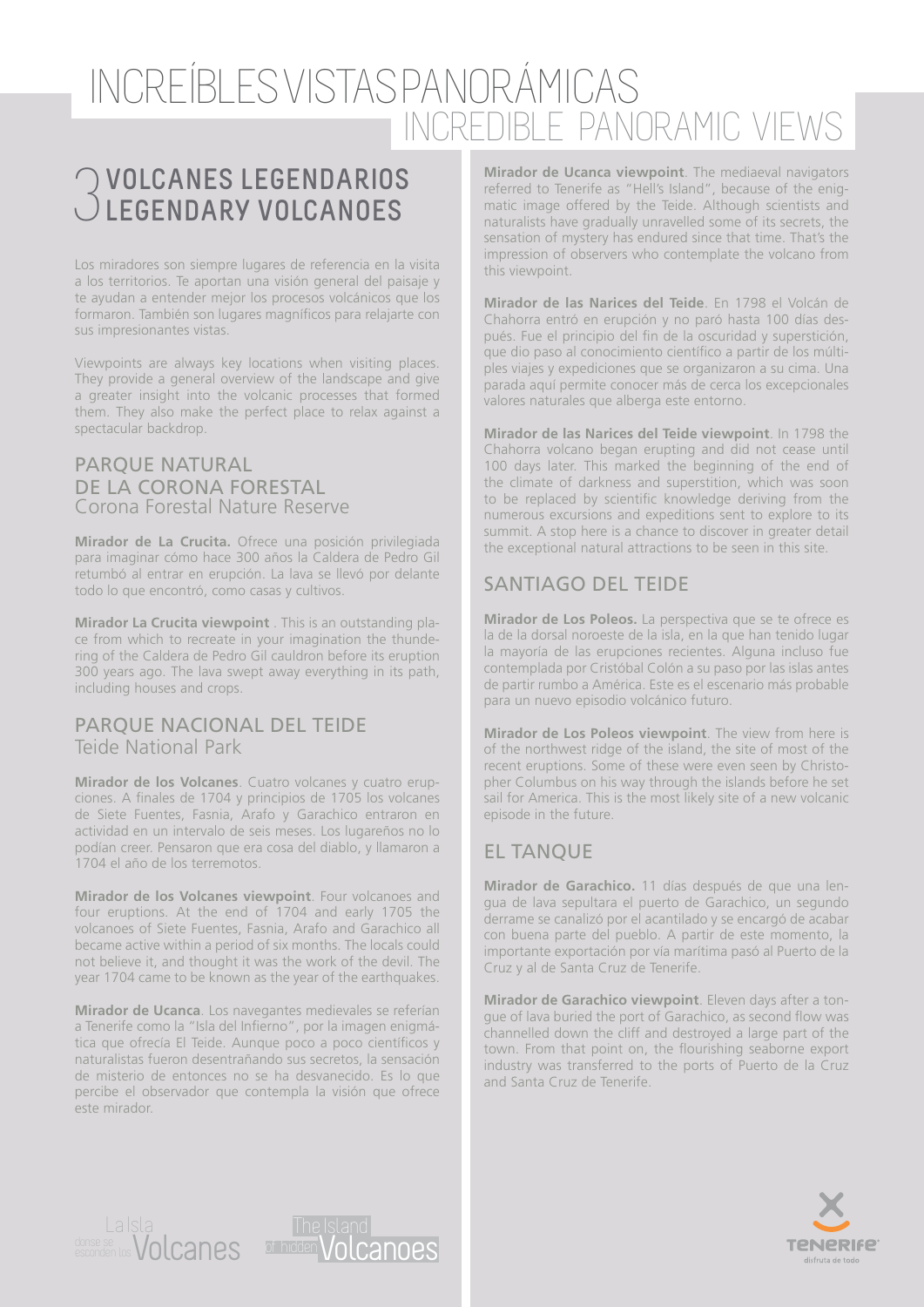# 4**TIERRA DE CONTRASTES A LAND OF CONTRASTS**

En tu recorrido por este territorio no debería faltar la visita a sus miradores.

On your tour of the area, make sure you stop off at the viewpoints.

#### PARQUE NATURAL DE LA CORONA FORESTAL Corona Forestal Nature Reserve

**Mirador del Pino Gordo**. Aquí vive el famoso Pino Gordo. Con varios siglos de edad, presenció la aparición de los nuevos volcanes de la isla.

**Mirador del Pino Gordo viewpoint**. This is the home of the famous Pino Gordo (or Great Pine). It is several centuries old, and has witnessed the emergence of the new volcanoes on the island.

**Mirador Sendero Las Lajas.** Este mirador ofrece una preciosa panorámica sobre la punta sur de Tenerife, presidida por el macizo más antiguo de la isla, el Roque del Conde, y otros volcanes como Ifonche y Trevejos. Permite apreciar cómo el pinar canario ha colonizado el suelo volcánico.

**Mirador Sendero Las Lajas viewpoint**. The viewpoint offers a lovely view over the southern point of Tenerife, presided by the oldest massif on the island, the Roque del Conde, and other volcanoes such as Ifonche and Trevejos. This is an opportunity to see how the Canarian pine tree has colonised volcanic terrain.

#### PARQUE NACIONAL DEL TEIDE Teide National Park

**Mirador de las Narices del Teide**. Pico viejo es uno de los cráteres más impresionantes de Las Cañadas. Surgió hace unos 200.00 años y su última erupción son las lavas negras conocidas como Chahorra o Las Narices del Teide. Imprescindible.

**Mirador de las Narices del Teide viewpoint**. Pico Viejo is one of the most imposing craters in Las Cañadas. It emerged around 200 years ago and its last eruption produced the black lava known as Chahorra or Las Narices del Teide. On no account to be missed.

**Mirador de Montaña Samara**. Desde lo alto del volcán de Samara podrás observar un volcán reciente que forma parte de la zona más activa de Tenerife, la Dorsal de Abeque. Cenizas, lavas, bombas volcánicas, cráteres… es una exposición al aire libre de la forma del interior de la tierra y de la construcción de la isla.

**Mirador de Montaña Samara viewpoint**. From the summit of the Samara volcano you can see a recent volcano that



forms part of the most active area of Tenerife, the Dorsal de Abeque. Ash, lava, volcanic bombs, craters… this is an open-air exhibition of the shape of the inside of the Earth and the construction of the island.

## GUÍA DE ISORA

**Mirador de Chirche**. Tras los, a veces violentos, procesos eruptivos, pequeños animales y plantas colonizan el terreno. Son insectos, líquenes y musgos que van dando paso al asentamiento de especies mayores y después del hombre, que se instala en caseríos como el de Chirche.

**Mirador de Chirche-Guía de Isora viewpoint**. After these occasionally violent eruptions, small animals and plants emerge to colonise the terrain. They include insects, lichens and mosses that pave the way for the settlement of larger species and finally of man, who makes his home in farmsteads such as the one in Chirche.

## SANTIAGO DEL TEIDE

**Mirador de Los Poleos**. Las vistas te ofrecen una perspectiva de la dorsal nororeste de Tenerife. Aquí es donde se han producido la mayor parte de las últimas erupciones de la isla.

**Mirador de Los Poleos-Santiago del Teide viewpoint**. This point offers views over Tenerife's northwest flank. This is where most of the most recent eruptions on the island have taken place.

**Mirador Valle Santiago**. La agrupación de volcanes que ves desde aquí es la conocida como Dorsal de Abeque, la zona volcánica más activa de la isla. Pero no te preocupes, con el fin de preservar la seguridad de la isla y sus habitantes, los científicos realizan mediciones todos los meses sobre su actividad sísmica y volcánica.

**Mirador Valle Santiago-Santiago del Teide viewpoint**. The grouping of volcanoes you can see from here is known as the Dorsal de Abeque, the most active volcanic area on the island. But don't be alarmed: to guarantee the safety of the island and its inhabitants, every month scientists take measurements of the seismic and volcanic activity.

## GARACHICO

**Mirador de Garachico**. En un intervalo de 11 días, el volcán de Trevejo acabó en 1706 con el puerto de Garachico primero y con casi todo el pueblo después. Desde este mirador contemplas las coladas de lava como recuerdo del trágico pasado.

**Mirador de Garachico viewpoint.** Within a period of eleven days the Trevejo volcano in 1706 completely demolished -first- the port of Garachico, and -subsequentlyalmost the whole town. From this viewpoint you can see the lava flows as a reminder of its tragic past.